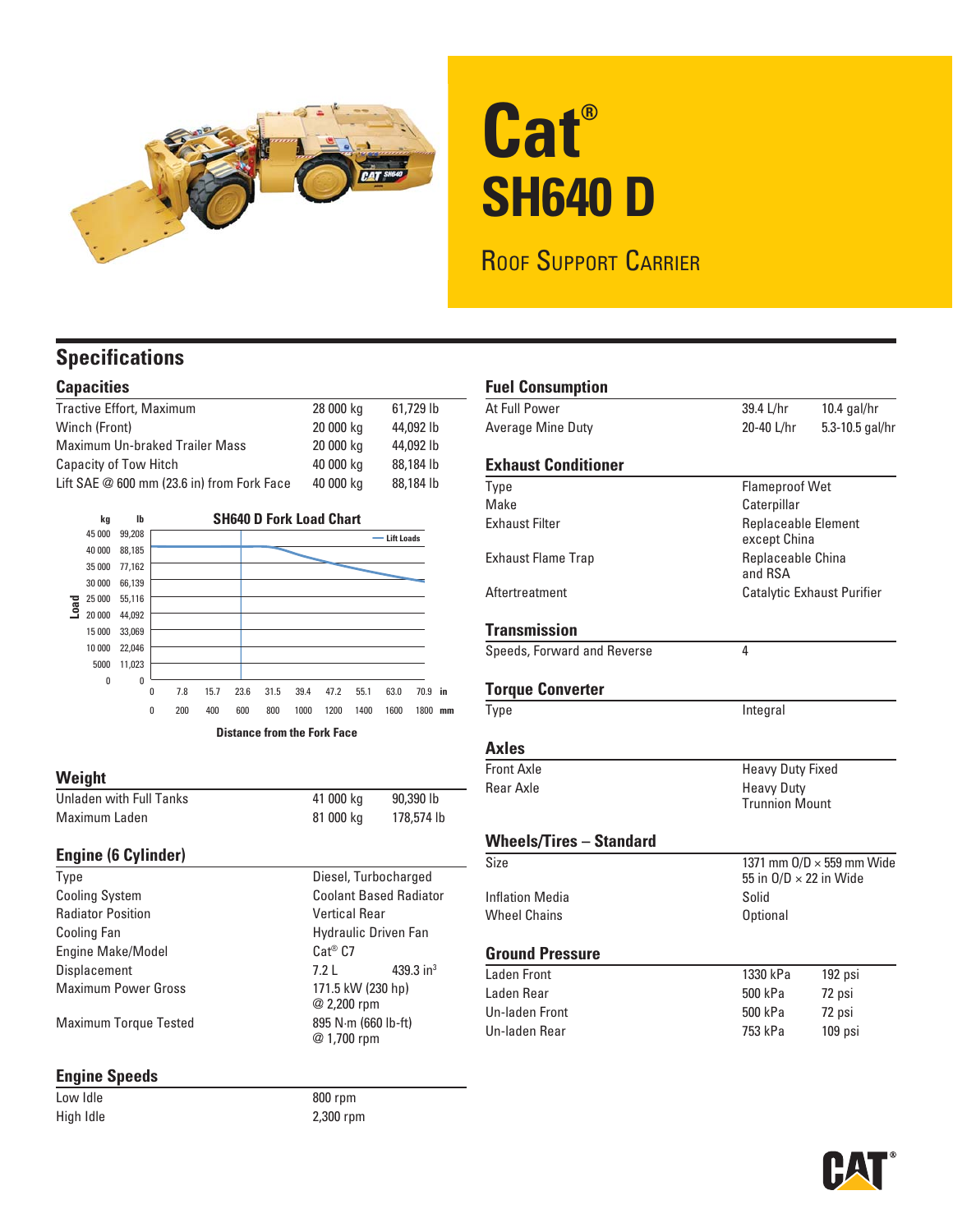## **SH640 D Roof Support Carrier**

| <b>Service Brake</b>                      |                                                                 |                                   | <b>Rated Spee</b>                         |          |      |
|-------------------------------------------|-----------------------------------------------------------------|-----------------------------------|-------------------------------------------|----------|------|
| Type                                      |                                                                 | <b>Totally Enclosed, Wet Type</b> | 1st Gear                                  |          |      |
| Application                               | <b>Spring Applied</b>                                           |                                   | 2nd Gear                                  |          |      |
|                                           |                                                                 | <b>Hydraulic Released</b>         | 3rd Gear                                  |          |      |
| <b>Park Brake</b>                         |                                                                 |                                   | 4th Gear                                  |          |      |
| Type                                      |                                                                 | <b>Totally Enclosed, Wet Type</b> | <b>Maximum</b>                            |          |      |
| Application                               | <b>Spring Applied</b>                                           |                                   |                                           |          |      |
|                                           |                                                                 | <b>Hydraulic Released</b>         |                                           | kN       |      |
|                                           |                                                                 |                                   |                                           | 300      | 67,4 |
| <b>Articulation</b>                       |                                                                 |                                   |                                           | 250      | 56,2 |
| Degrees of Turn Either Side               | 45 degree                                                       |                                   |                                           |          |      |
|                                           |                                                                 |                                   | <b>Tractive Effort</b>                    | 200      | 44,9 |
| <b>Oscillation</b>                        |                                                                 |                                   |                                           | 150      | 33,7 |
| Degrees Up and Down from Horizontal       | 6 degree                                                        |                                   |                                           | 100      | 22,4 |
| <b>Canopy</b>                             |                                                                 |                                   |                                           | 50       | 11,2 |
| <b>Type Protective Device</b>             | MDG1                                                            |                                   |                                           | $\bf{0}$ |      |
| Optional ROPS/FOPS                        |                                                                 |                                   |                                           |          |      |
| <b>Electrical System</b>                  |                                                                 |                                   |                                           |          |      |
| Type                                      |                                                                 | <b>Approved Flameproof</b>        |                                           |          |      |
| Voltage                                   | 24V                                                             |                                   | <b>Grade Abil</b><br><b>Front to Rear</b> |          |      |
| <b>Shutdown System</b>                    |                                                                 |                                   | Side to Side (                            |          |      |
| <b>System Type</b>                        | <b>Cat DCS Electronic</b><br><b>Intrinsically Safe Approved</b> |                                   | Side to Side (                            |          |      |
|                                           |                                                                 |                                   |                                           |          |      |
| <b>Lights</b>                             |                                                                 |                                   |                                           |          | 30   |
| Number/Location                           | STD 2 Front, 2 Rear                                             |                                   |                                           |          | 25   |
|                                           |                                                                 |                                   |                                           |          | 20   |
| <b>Service Capacities</b>                 |                                                                 |                                   |                                           | % Grade  | 15   |
| <b>Hydraulic Tank</b><br><b>Fuel Tank</b> | 450L<br>350L                                                    | $118.9$ gal                       |                                           |          | 10   |
| <b>Transmission/Converter Oil</b>         | 40 L                                                            | 92.4 gal<br>$10.6$ gal            |                                           |          |      |
| Drop Box Oil                              | 8 L                                                             | $2.1$ gal                         |                                           |          | 5    |
| Engine Crankcase Oil                      | 25 L                                                            | $6.6$ gal                         |                                           |          | 0    |
| Engine Cooling System Water               | 72 L                                                            | $19.0$ gal                        |                                           |          |      |
| Axle Oil (Each)                           | 60 L                                                            | $15.9$ gal                        |                                           |          | 0    |
| <b>Water Make Up Tank</b>                 | 450L                                                            | $118.9$ gal                       |                                           |          |      |
| Main Air Receiver                         | 150 L                                                           | $5.3 \text{ ft}^3$                |                                           |          |      |
|                                           |                                                                 |                                   |                                           |          |      |

#### **Rated Speed/Un-laden/No Grade**

| 1st Gear | $2.9$ km/h  | $1.8$ mph  |
|----------|-------------|------------|
| 2nd Gear | $6.1$ km/h  | $3.8$ mph  |
| 3rd Gear | $10.5$ km/h | $6.5$ mph  |
| 4th Gear | $18.1$ km/h | $11.3$ mph |
|          |             |            |

#### **Tractive Effort**



#### **lity**

| <b>Front to Rear</b> | 1:4 |
|----------------------|-----|
| Side to Side (Empty) | 1:4 |
| Side to Side (Laden) | 1:8 |

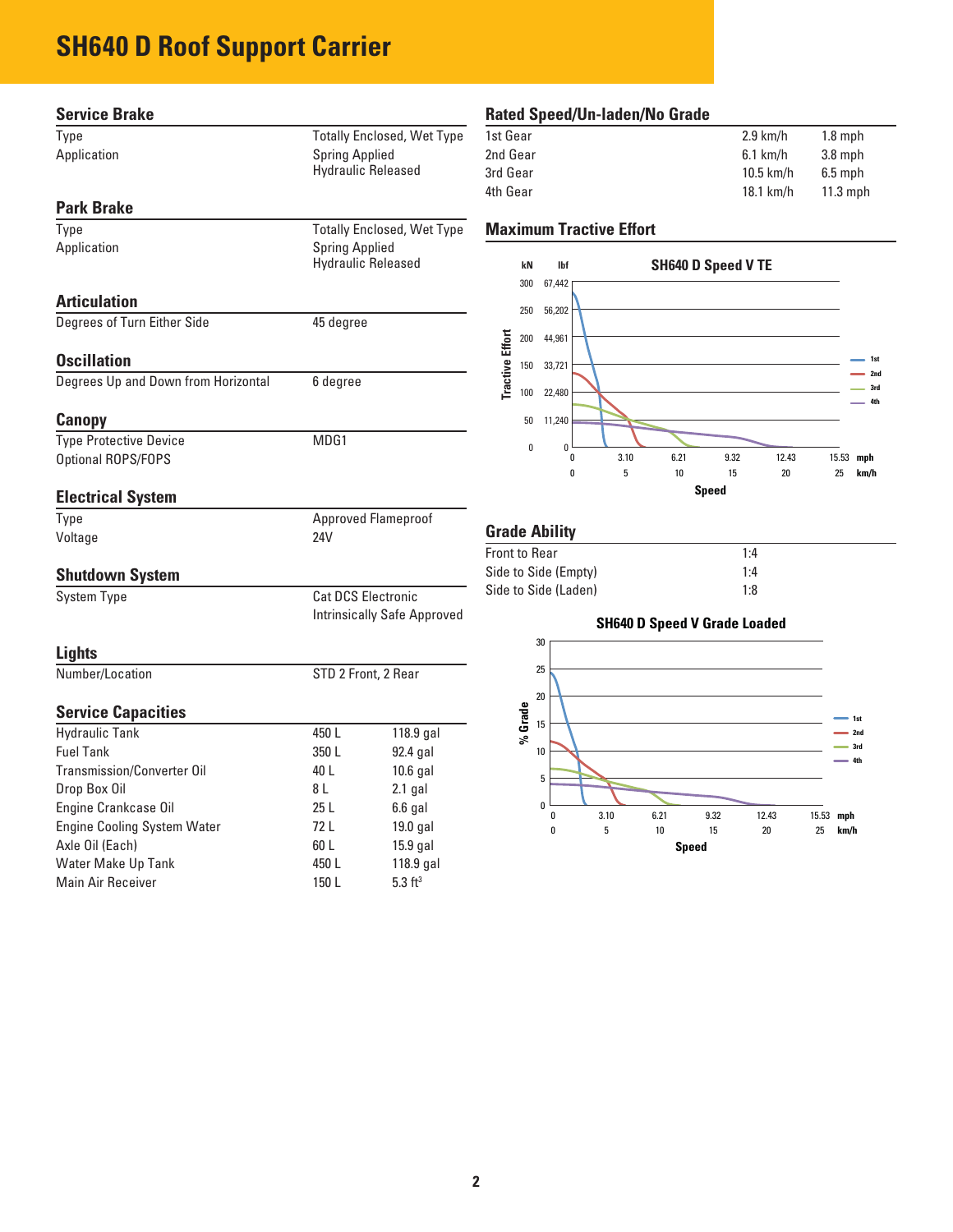## **SH640 D Roof Support Carrier**





#### **Dimensions** (All dimensions are approximate.)

| 1 Width - Overall                            | 2600 mm | 102.4 in   |
|----------------------------------------------|---------|------------|
| 2 Height - Top of ROPS                       |         |            |
| <b>LOW Mount</b>                             | 1840 mm | 72.4 in    |
| <b>MID Mount</b>                             | 1900 mm | 74.8 in    |
| <b>HIGH Mount</b>                            | 1960 mm | $77.2$ in  |
| 3 Height - Top of Covers                     | 1610 mm | 63.4 in    |
| 4 Height - Ground Clearance                  | 360 mm  | $14.1$ in  |
| 5 Length - Rear Axle to Bumper               | 2970 mm | $116.9$ in |
| 6 Length - Wheel Base                        | 3600 mm | $141.1$ in |
| 7 Length $-$ Overall                         | 9610 mm | 378.3 in   |
| 8 Lift Height of Fork                        | 935 mm  | 36.8 in    |
| 9 Turning Radius - Inside Dimension          | 3400 mm | 133.9 in   |
| <b>10 Turning Radius - Outside Dimension</b> | 6510 mm | 256.3 in   |